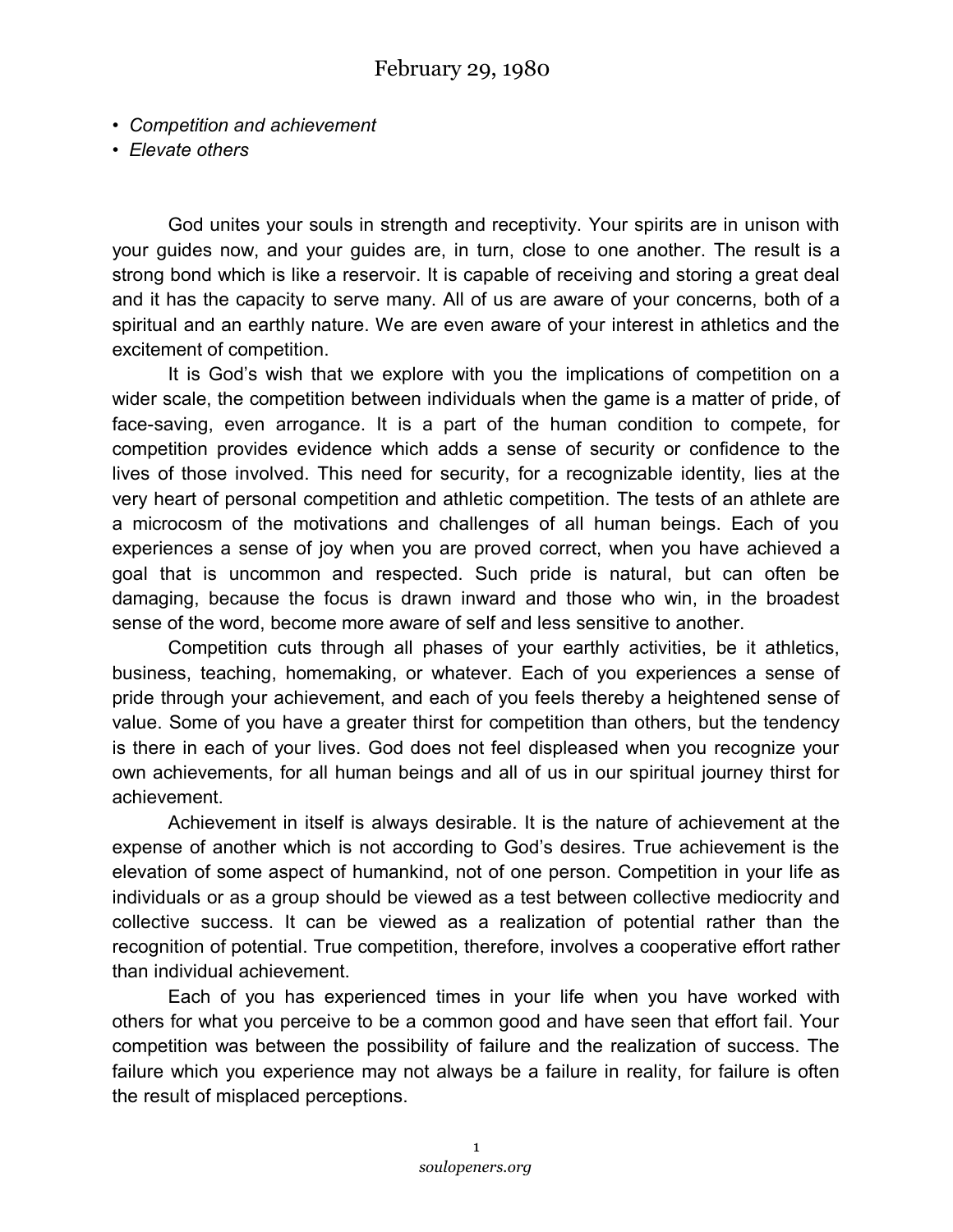Looked at another way, if you think back to events in which you have believed you have been unsuccessful, reexamine those events carefully and you shall find achievement. You shall find some benefit which has arisen from your efforts. You may have to look carefully and for a long time, but all efforts aimed at a collective improvement are successful in some way. The competition was there, but your perception of achievement was not directed appropriately.

In your earthly lives, and by "you" we mean all humankind, there is too much pressure or competition at the expense of others. You must remember that God perceives each of you as complete equals. There are none who are better than others. The competition which engages so many of you is vain and empty in God's eyes. In your daily lives, continually search for ways of elevating others. Emphasize common grounds of achievement, of needs, so that the bonds between all of you become strengthened in love. When love is present, one rejoices at the accomplishments of another. Neither individual stands on a higher platform.

The spirit of competition at the expense of another can be manifest in spiritual matters. Individuals may feel they have the exclusive answer to the ultimate questions. A religious sect may feel it has the exclusive perception of ultimate reality. The feelings of resentment, discouragement and bitterness which permeate so much of the earthly life can be traced back, in most cases, to a sense of competition in which one body or group must win through the reality of another's loss. Jealousy and greed are the natural outcomes of this type of competition.

In addition to reaching outward in an attempt to elevate others from their problems, you must also remember when you experience success to step back from the situation and give thanks to God, for it is God who provided the means for your success and it is God who can elevate others through your prayers. Therefore, as you thank God, pray for others to be given the wisdom to know God's strength in their lives. Competition, when viewed from this perspective, becomes constructive. It is oriented outward. It is concerned with those less fortunate. It elevates others.

We don't wish to imply that competition in sports is wrong, for that is natural. What is damaging is the sense of inwardly directed pride which can result from such competition. When athletes do a fine job, they may feel proud at their accomplishments. They may feel grateful for being given the ability and stamina and judgment necessary to accomplish their objectives. That in itself is natural and not to be condemned. It is only when they direct their awareness to themselves and feel others to be unworthy in some manner that the competition becomes destructive.

Reach outward. Accept the challenge of helping others. Compete against mediocrity and win. Give others a sense of worth, of value, of hope, and, most important of all, of achievement, for with that comes self-respect. It is God's desire that each of you achieves a strong sense of self-respect, for each of you is a part of God